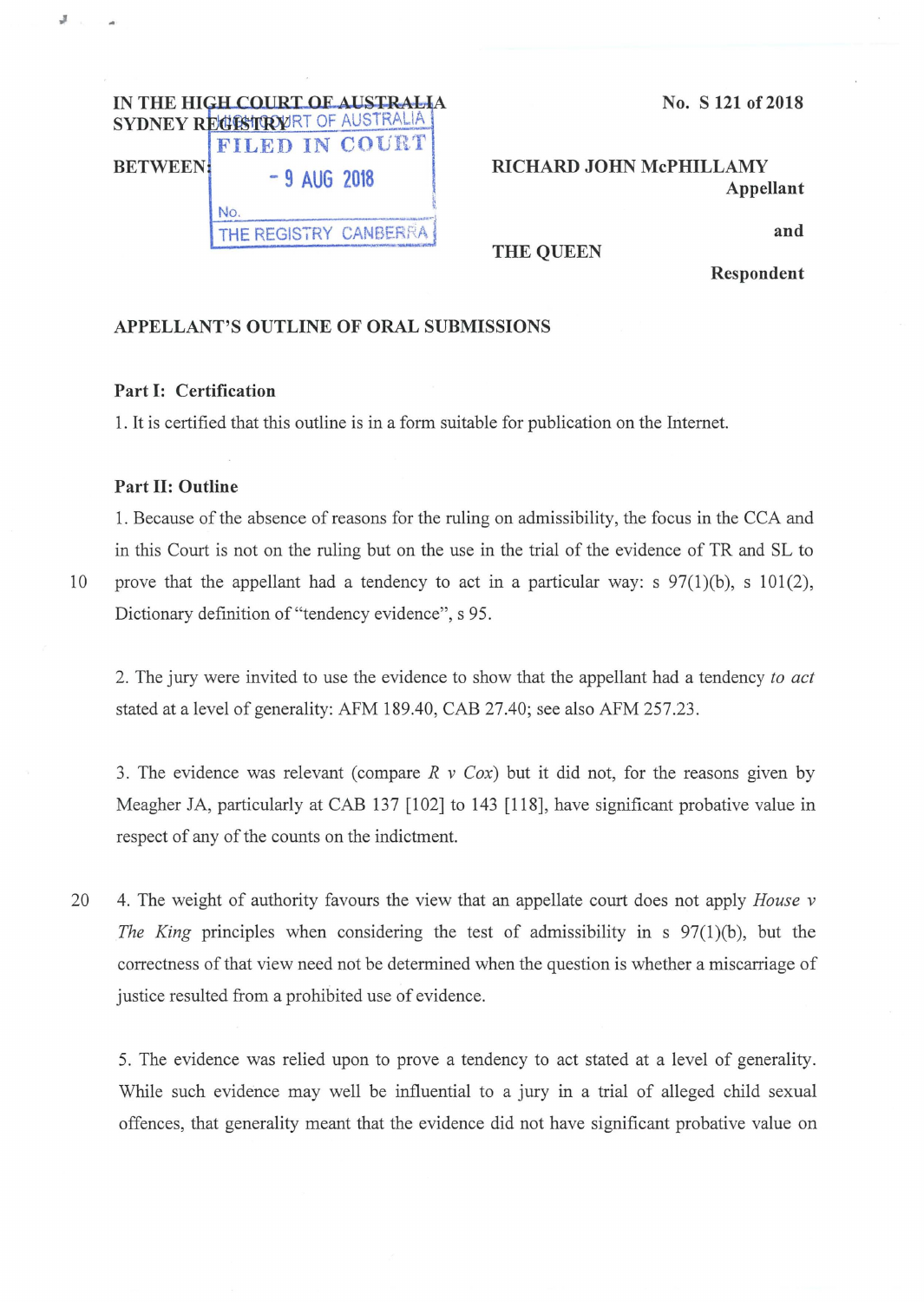the basis of reasoning that, having offended ten years before, it was likely that he took the opportunity to offend again: compare *Hughes* at [58], [60], [64], **[111],** [157]-[159], [202], [218]. As Meagher JA explained, the evidence did not strongly support the existence of the alleged tendency in 1995-6 nor did that tendency strongly support proof of a fact in issue. Contrary to the analysis of Harrison and Hulme JJ at CAB 145 [127], being in a "position of responsibility" and taking advantage of being alone with the complainants does not alter that conclusion: Meagher JA at  $[118]$ , AS p.8.30 - p.9.10.

6. The respondent's reliance on sources indicating that paedophilic *interest* "generally" 10 persists does not assist where the tendency sought to be established was *to act on that interest.* 

7. The suggested features of the tendency evidence relied upon by the respondent ("relatively little grooming", "risk of detection") were not relied upon by the Crown at trial or in the Court of Criminal Appeal, for good reason: see AR at [3]-[6].

8. While it could be (and was) argued that the complainant's account was implausible, the tendency evidence did not provide any answer (in contrast with the position in *Hughes):* see AR at [5].

20 9. The evidence did not strongly support the credibility of the complainant on the basis that it was improbable that he would advance a substantially similar account to TR and SL unless it were true (particularly given that NC had some knowledge at the time of first complaint of the charges brought against the appellant in respect of TR and SL: AFM 65, 176). In any event, such reasoning would be subject to the coincidence rule in s 98.

10. Turning to s 101(2), a court may consider the application of that provision without first applying s 97. This Court would not be satisfied that the probative value of the tendency evidence substantially outweighed any prejudicial effect it may have on the appellant (see para 4 above). Even if it were concluded that the s  $97(1)(b)$  test was satisfied, it should still 30 be concluded that the s 101(2) test was not.

 $\mathcal{J}$ 

11. Harrison and Hulme JJ did not provide any reasons as to why the test was satisfied (see AS [26]-[27]).